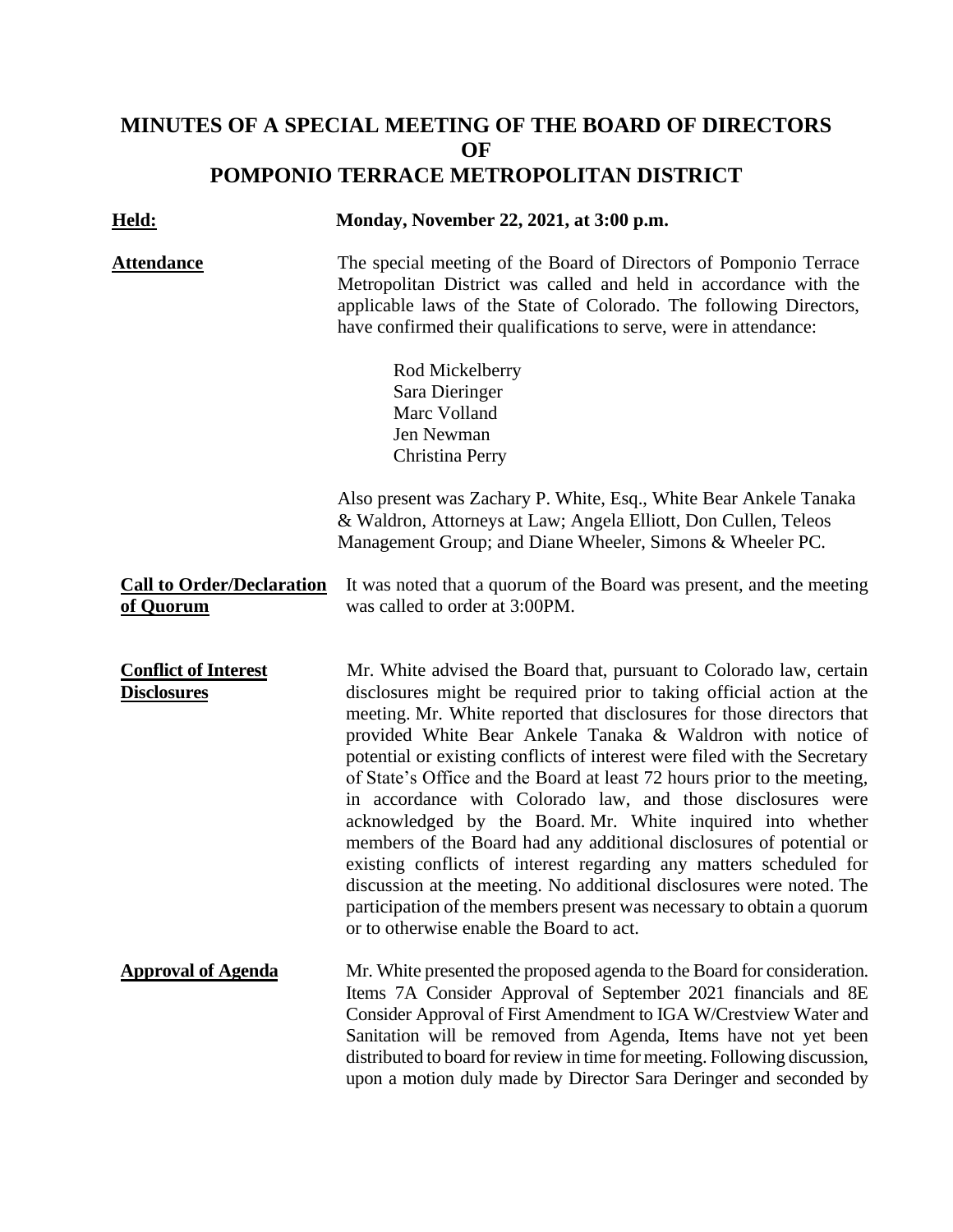Director Marc Volland, the Board unanimously approved the revised agenda.

**Approval of Minutes from June 14, 2021 Special Meeting** The Board reviewed the Minutes from the June 21, 2021, Special meeting. Following a review, upon a motion duly made by Director Marc Volland and seconded by Director Christina Perry, the Board unanimously approved the Minutes as presented.

## **Public Comment MO PUBLIC COMMENT**

**Operations/Manager Matters**

**Manager's Report** Ms. Elliott / Mr. Cullen have provided the managers' report in advance for review

- Artificial turf front yard. Homeowner located @6900 Canosa St. requested additional time to seek county approval. Board will revisit issue at next meeting.
- Sump pump water into alley way. Board supports a communication be sent to homeowners/residents (via email, community e-blast, and post on District Website) recommended that homeowners redirect water from sump pump away from alley way into rear yard landscape and or to front yard landscape.
- Weed mitigation Board supports a communication (via email, e-blast, and District Website) that alternative weed mitigation chemicals have been researched
	- o Lack of contractors to provide service
	- o Cost prohibitive
	- o Not enough information regarding any possible side effects from alternative products available to safely apply.
- DRC Reviews
- Covenant violations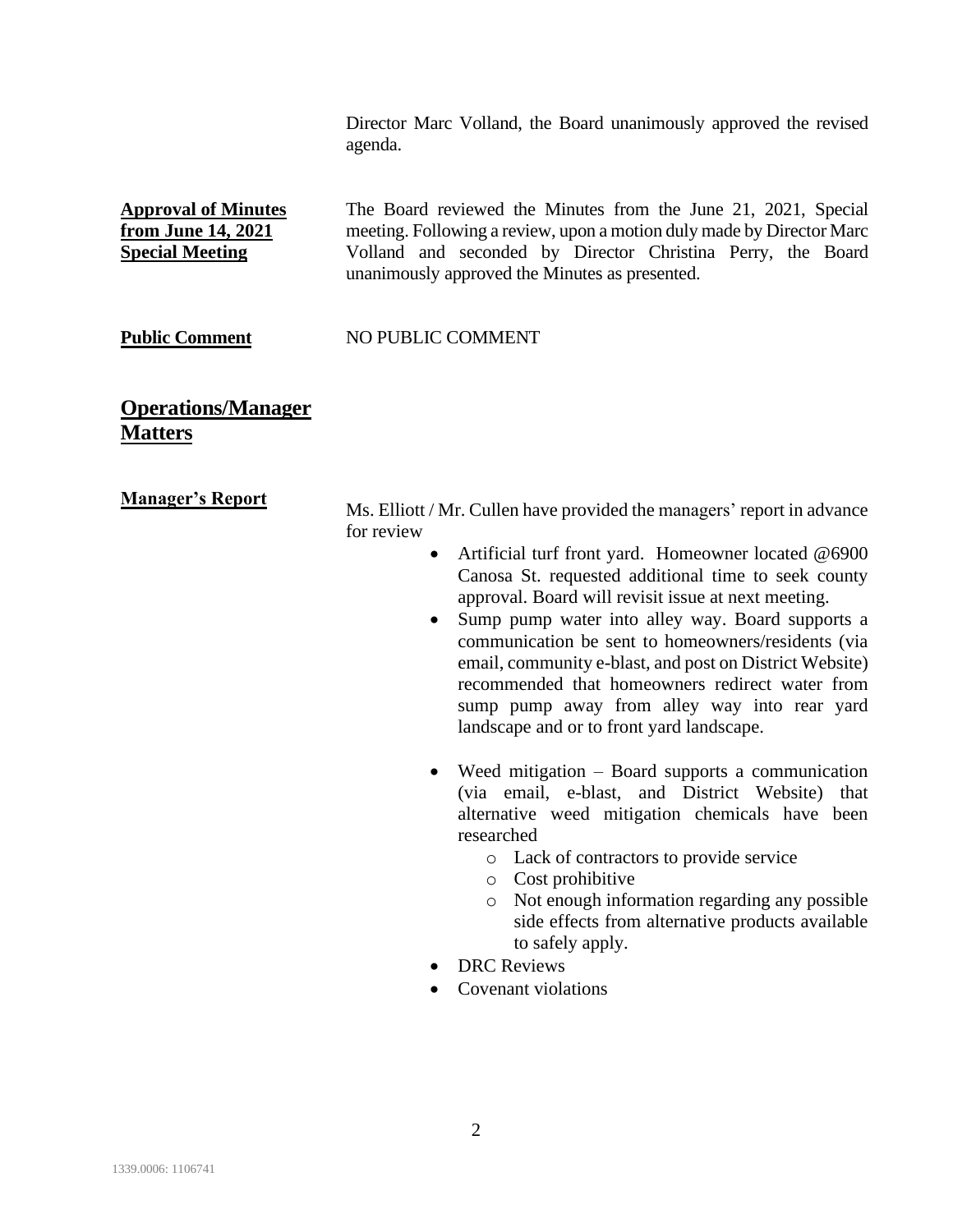| <b>Consider Ratification of</b><br><b>Independent Contractor</b><br><b>Agreement with Schultz</b><br><b>Landscape, LLC for</b><br><b>Snow Removal Services</b> | Ms. Elliott presented the Independent Contractor Agreement with<br>Schultz Landscape, LLC for Snow Removal Services to the Board. Ms.<br>Elliott advised the Board that the agreement has been secured, and the<br>agreement includes common area sidewalks, alley ways 68 <sup>th</sup> , 69 <sup>th</sup> and<br>Clay Street, with a 4" trigger. Pending board review to verify and<br>approve slight Following a review, upon a motion duly made by Director<br>Christina Perry and seconded by Director Marc Volland, the Board<br>unanimously ratified the agreement. |
|----------------------------------------------------------------------------------------------------------------------------------------------------------------|----------------------------------------------------------------------------------------------------------------------------------------------------------------------------------------------------------------------------------------------------------------------------------------------------------------------------------------------------------------------------------------------------------------------------------------------------------------------------------------------------------------------------------------------------------------------------|
| <b>Review Proposals for</b><br><b>2022 Landscape Services</b>                                                                                                  | Ms. Elliott presented and discussed Proposals for 2022 Landscape<br>Services to the Board. Following a review, upon a motion duly made by<br>Director Jennifer Newman and seconded by Director Christina Perry, the<br>Board unanimously ratified the agreement.                                                                                                                                                                                                                                                                                                           |
| <b>Consider Approval for</b><br><b>Winter Watering Services</b>                                                                                                | Following review and discussion regarding the Winter Watering<br>Services proposals, upon a motion duly made By Director Marc Volland<br>and seconded By Director Christina Perry, the Board unanimously<br>awarded the 2021/22 Winter Water services contract to Davey Tree and<br>directed legal counsel to prepare the agreement for execution.                                                                                                                                                                                                                         |
| <b>Financial Matters</b>                                                                                                                                       |                                                                                                                                                                                                                                                                                                                                                                                                                                                                                                                                                                            |
| <b>Consider Approval of</b><br>September 30, 2021,<br><b>Financials</b>                                                                                        | THIS ITEM REMOVED FROM AGENDA                                                                                                                                                                                                                                                                                                                                                                                                                                                                                                                                              |
| <b>Approval of Payables and</b><br><b>Claims</b>                                                                                                               | Ms. Wheeler presented the Payables and Claims to the Board.<br>Following discussion, upon a motion duly made, by Director Marc<br>Volland and seconded by Director Jennifer Newman, the Board<br>unanimously approved the payables and claims.                                                                                                                                                                                                                                                                                                                             |
| <b>Conduct Public Hearing</b><br>on 2021 Budget<br><b>Amendment</b>                                                                                            | Following discussion, the 2021 Budget did not need to be amended.                                                                                                                                                                                                                                                                                                                                                                                                                                                                                                          |
| <b>Consider Adoption of</b><br><b>Resolution Amending</b><br>2022 Budget                                                                                       | Conduct Public Hearing on the proposed 2022 Budget and consider<br>adoption of Resolution to adopt the 2022 Budget, Set Mill Levies and<br>Appropriate Sums of Money (enclosed).                                                                                                                                                                                                                                                                                                                                                                                           |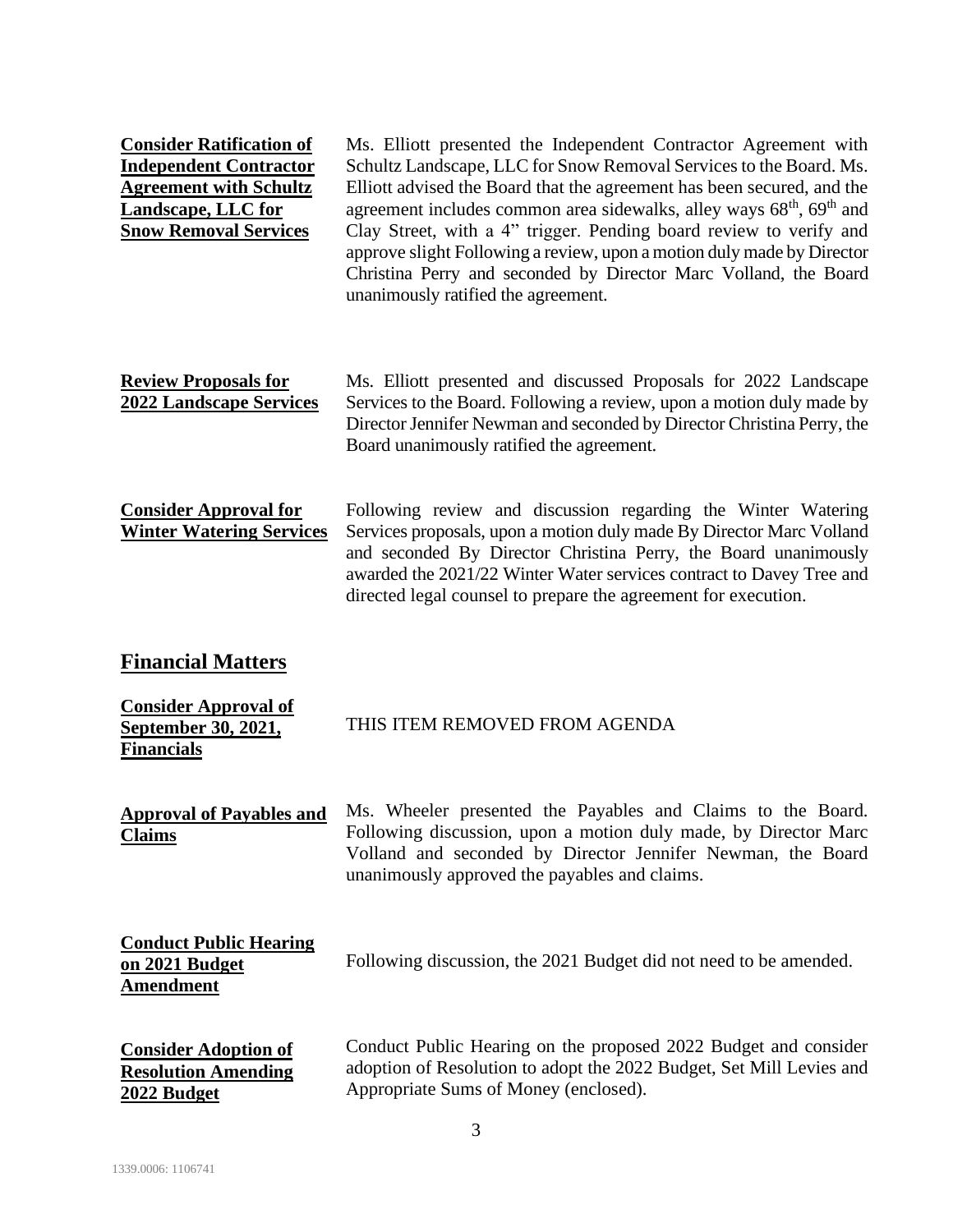| <b>Consider Adoption of</b><br><b>2022 Budget Resolution</b>                                                                      | Mr. White reviewed the 2022 Budget Resolution with the Board.<br>Following discussion, upon a motion duly made by Marc Volland and<br>seconded by Director Jennifer Perry, the Board unanimously adopted<br>the Resolution adopting the 2022 Budget, appropriating funds therefor<br>and certifying 7.522 Mills for the General fund, 47.047 Mills for the<br>Debt Service fund, and 0.000 Mills for the Capital Projects fund. |
|-----------------------------------------------------------------------------------------------------------------------------------|---------------------------------------------------------------------------------------------------------------------------------------------------------------------------------------------------------------------------------------------------------------------------------------------------------------------------------------------------------------------------------------------------------------------------------|
| <b>Legal Matters</b>                                                                                                              |                                                                                                                                                                                                                                                                                                                                                                                                                                 |
| <b>Consideration to take</b><br><b>Action on delinquent fees</b>                                                                  | Mr. White Presented the options to take action against homeowner and<br>begin foreclosure process. Following discussion, upon a motion duly<br>made by Director Marc Volland and seconded by Director Rod<br>Mickelberry, the Board agreed to send legal notice to Homeowner and<br>Lender that foreclosure process would begin for property immediately.<br>Director Christina Perry abstained from vote.                      |
| <b>Consider Approval of</b><br><b>Insurance Policy Renewal</b><br><u>for 2022.</u>                                                | Mr. White Presented the Insurance Policy Renewal for 2022. Following<br>review and discussion, upon a motion duly made by Director Christina<br>Perry and seconded by Director Marc Volland, the Board unanimously<br>approved the 2022 Insurance Renewal.                                                                                                                                                                      |
| <b>Consider Adoption of</b><br><b>Resolution Calling for</b><br>2022 Election                                                     | Mr. White Presented Resolution for 2022 Election. Following review<br>and discussion, upon a motion duly made by Director Marc Volland and<br>seconded by Director Rod Mickelberry, the Board unanimously<br>approved the Adoption of Resolution Calling for 2022 Elections.                                                                                                                                                    |
| <b>Consider Adoption of</b><br><b>Resolution Designating</b><br>the Location of Meetings                                          | Mr. White Presented Resolution for 2022 Meeting Locations. Following<br>review and discussion, upon a motion duly made by Director Marc<br>Volland and seconded by Director Christina Perry, the Board<br>unanimously approved the Adoption of Locations and Meeting Dates for<br>2022.                                                                                                                                         |
| <b>Consider Approval of</b><br><b>First Amendment to IGA</b><br>with Crestview Water<br>and Sanitation District<br>for Ownership, | THIS ITEM REMOVED FROM AGENDA                                                                                                                                                                                                                                                                                                                                                                                                   |